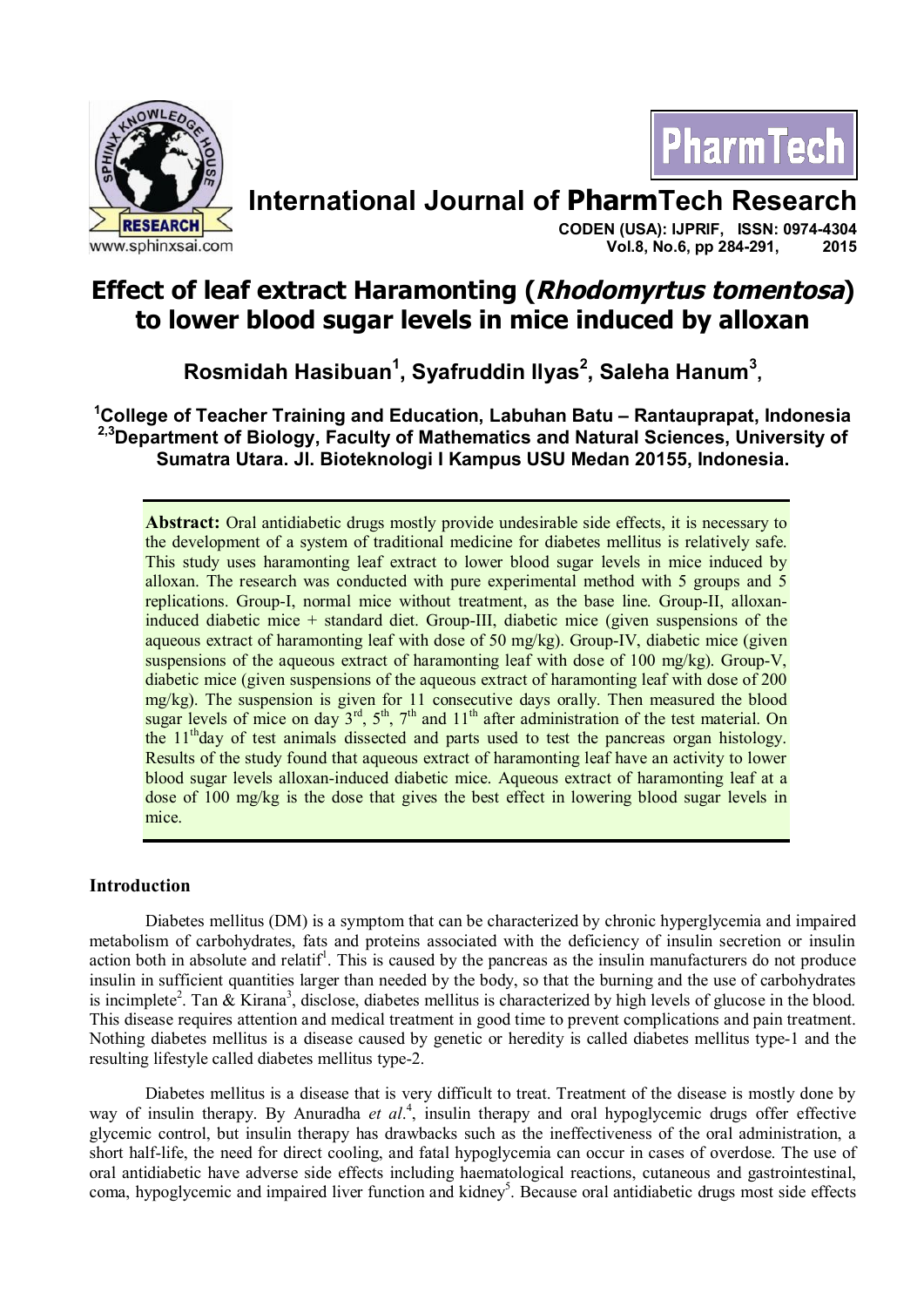are undesirable, then the experts developed a system of traditional medicine for diabetes mellitus is relatively safe $<sup>6</sup>$ . One way is to use traditional medication grown-plants<sup>7</sup>.</sup>

Previous studies have shown that the chemical constituents isolated from plants have been used for the prevention and treatment of cancer, heart disease, diabetes mellitus, and higher blood pressure<sup>8</sup>. Indonesia is one country that many use as a traditional medicinal plants. Lately usage is increasing in line with the advancement of knowledge about the properties of grown-plant<sup>9</sup>. Plants that have potential as a drug is haramonting. But the plant has not been widely used by the community.

Patil<sup>10</sup> said plant haramonting (*Rhodomyrtus tomentosa*) containing compounds triterpenoids/steroids, alkaloids and flavonoids. Alkaloids and flavonoids is one of the content of secondary metabolites that are widely used as a drug, among others, to treat skin disorders, diabetes, menstrual disorders, malaria and antiinflammatory. While the compounds triterpenoids/steroid saponin is widely used as a raw material for the manufacture of steroid hormones, and until now the search for plants producing more and more done sapogenin $11,12$ .

Haramonting can be used as an herbal remedy. Chuakul<sup>13</sup>; Sutomo *et al*<sup>14</sup>; Lai *et al*.<sup>15</sup>, that the people of Kalimantan and South Thailand utilize this plant as an anti-diabetic medications, diarrhea, burns, and abdominal pain. Haramonting leaf extract contains methanol which can lower blood glucose in blood<sup>16,17</sup>. Flavonoid content results in leaves and fruit haramonting may be free-radical scavengers (anti-oxidants) for human $^{18,19,20}$ .

Extract is a collection of compounds from various groups dissolved in a suitable solvent, including active compounds or are not aktif<sup>21,22</sup>. Selection of solvent is very important in the extraction process so that nutritious ingredient that may be taken to be drawn perfectly. The Department of Health recommends aqueous extract extracts of raw materials for traditional medicinal purposes<sup>23</sup>. Related research has been done several times haramonting of which do Sulistyo et al<sup>17</sup>, which tested the activity of methanol extract of leaves haramonting and provide a significant effect on blood sugar levels drop test animals at doses of 200 mg/kg.

### **Eperimental**

#### **Animal Experiments**

The study sample consisted of 40 mice (*Mus musculus* L.) DDW strain, aged 8 -11 weeks, weighing 22- 38 grams were obtained from the Laboratory of Animal Physiology of Faculty of Matermatics and Natural Sciences - University of Sumatera Utara) Medan. Mice were kept in plastic cages the size of 30x20x10 cm<sup>3</sup> and covered with wire gauze with a basic enclosure coated rice husk 0.51 to 1 cm and replaced every 3 days. The cage is set to 12 hours of light and 12 hours of dark and room temperature. Feed (CP 551) of Pockphan-Tanjung Morawa and drinking (tap water) provided each day at *adlibitum*. Maintenance of laboratory animal experiments are placed in Life Sciences USU Medan. This study was initiated after approval Research Ethics Committee of the Faculty of Mathematics and Natural Sciences USU Medan.

#### **Collection, Manufacture and Production Crude Extracts-Aqueous**

Haramonting leaf sampling (*Rodhomyrtus tomentosa*) undertaken purposively fresh green and was obtained from District of Gunung Tua - North Padang-Lawas. Simplicia made by drying the leaves Karamunting in conditions protected from direct sunlight in a greenhouse. Samples were left for a week. After drying, the leaves are crushed to powder Karamunting using a smoothing machine (grinder) to measure a certain subtlety. Manufacture of extracts made by soaking the bulbs for 24 hours with 100 grams of crude drug composition in 1 liter of water solution (maceration). Then do the solvent by evaporation to separate the extraction results. The selected temperature in the evaporation process is 60-70°C (Aqueous Extract of Haramonting Leaf/AEHL $)^{24}$ .

#### **Phytochemical analysis of leaves Haramonting<sup>25</sup>**

Alkaloids testing using a reagent Dagendorf, Meyer, and Wagner. Test method saponin foam on boiling water that has been cooled. Flavonoids and Phenolic test, using NaOH  $10\%$  (w/v) or concentrated H<sub>2</sub>SO<sub>4</sub>. Test Triterpenoid and Steroids with Liebermen Buchard reagent test by adding FeCl<sub>3</sub> Tanin 1% (w/v).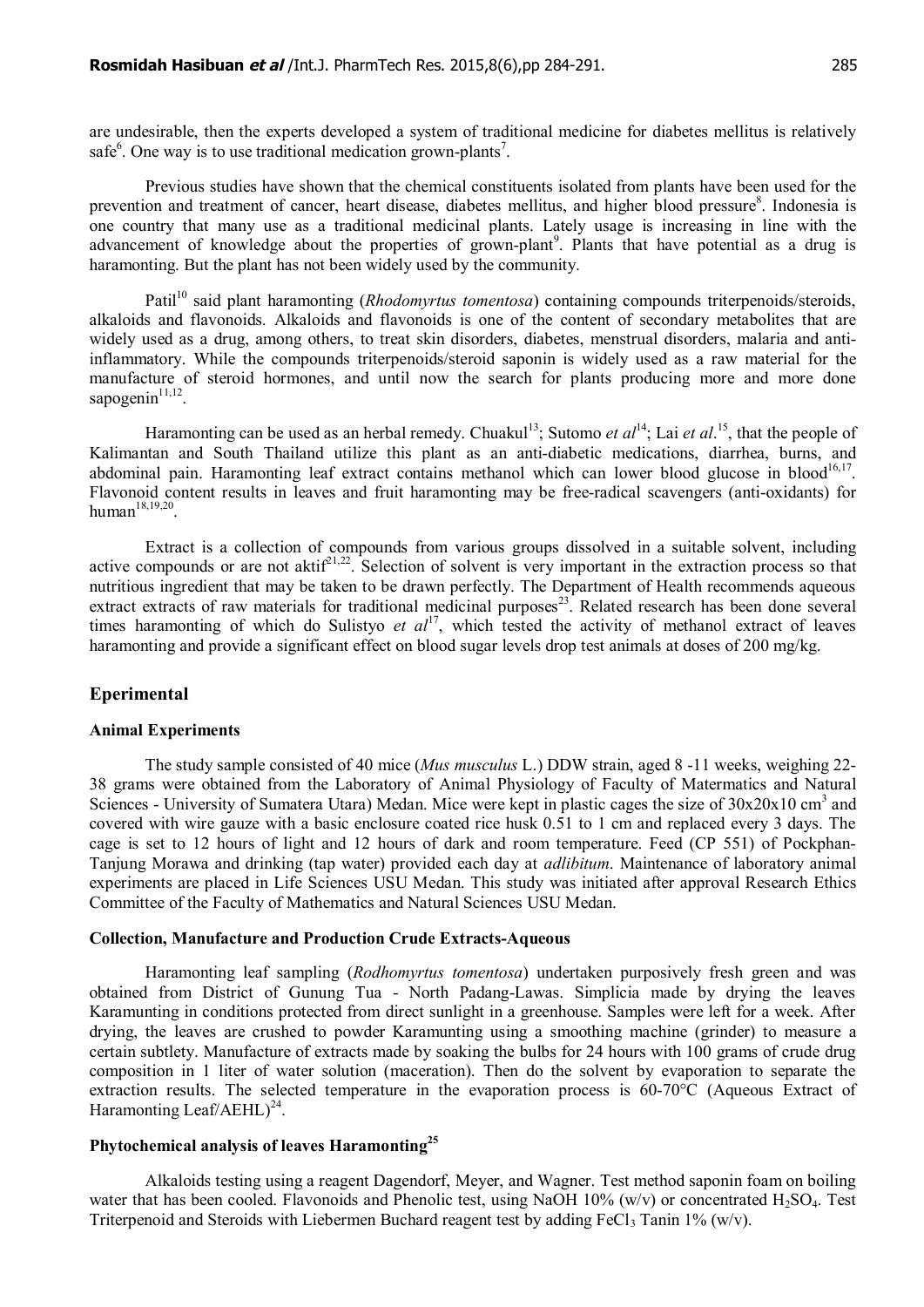## **Action Procedure of the Test Anti Diabetes in Mice with Induction of Alloxan**

Animals were induced alloxan, then fattened prior alloxan injected intra-peritoneal (ip). Test antidiabetic based methods Tanquilut *et al*<sup>26</sup>. Experimental animals were fasted for about 18 hours. Then the weight was weighed and measured fasting blood sugar levels by means of Accutrend GCT (Roche). Alloxan solution of 200 mg/kg administered intraperitoneal  $(ip)^{27}$ . Then measured the blood sugar levels of mice on days 3 and 7. On  $7<sup>th</sup>$  day, animals that had higher levels of blood sugar (blood sugar) is higher than 200 mg/dL is separated and used as test animals. Animals that have a lower blood sugar level of 200 mg/dL induced back. If the test animals at  $7<sup>th</sup>$ day showed blood sugar levels over 200 mg/dL, then the animal can already be given the test material. Blood sampling performed a total of 1 drop through mice. Mice were randomized into 5 groups, each consisting of 5 mice are then given oral treatment.

The study consisted of five groups. P0: normal mice without treatment, as the base line. P1: alloxaninduced diabetic mice + standard diet. P2: diabetic mice (given suspensions of the aqueous extract of haramonting leaf with dose of 50 mg/kg). P3: diabetic mice (given suspensions of the aqueous extract of haramonting leaf with dose of 100 mg/kg). P4: Mice diabetes (given suspensions of the aqueous extract of haramonting leaf with dose of 200 mg/kg).

The suspension is given for 11 consecutive days orally. Then measured the blood sugar levels of mice on day 3, 5, 7 and 11 after administration of the test material.

#### **Statistical Analysis**

Analysis of data using analysis of variance (ANOVA) Completely Randomized Design (CRD) at the 95% confidence level,  $\alpha = 0.5$  with Bootstrap analysis. All data were analyzed using SPSS 22.

### **Result and Discussion**

#### **Phytochemical screening Leaves Haramonting**

Results of the screening of secondary metabolites of given suspensions of the aqueous extract of haramonting leaf shows that it contains flavonoids, and tannins, phenolic, and terpenes in plants, the result is the same as that in the can by Patil<sup>10</sup>, that plant haramonting (*Rhodomyrtustomentosa*) contains phenolic compounds, triterpenoids/steroids, and flavonoids (Table 1).

| Phenolic/<br>Reagen | <b>Terpenoid</b>        | Alkaloid                             |   |   |  | <b>Saponin</b>    | Flavonoid   Tanin |                   |
|---------------------|-------------------------|--------------------------------------|---|---|--|-------------------|-------------------|-------------------|
| FeCl <sub>3</sub>   | $CeSO_4/$<br><b>TCL</b> | Bouchardat   Wagner   Mayer   Dragen |   |   |  | $H_2O$<br>(Kocok) | FeCl <sub>3</sub> | FeCl <sub>3</sub> |
| -+++                | $^{++}$                 | $\overline{\phantom{0}}$             | - | - |  | -                 |                   |                   |

**Table 1 The content of secondary metabolites in plant leaves** *R. tomentosa***.**

The results also showed that the alkaloids and flavonoids are compounds contained in extracts of leaves haramonting. Compounds alkaloids and flavonoids have an effect on health, therefore this plant can be utilized as a drug ingredient, as did the community Borneo, who use the leaves of this plant as an anti-diabetic drug. The same thing expressed by Sangiet al.<sup>29</sup>, alkaloids and flavonoids have a function in the health field such as anti-hypertensive and anti-diabetesmellitus. According to Rahman*et al.*<sup>29</sup>, function activity alkaloid compounds are anti-bacterial and anti-fungal. Flavonoids also have the effect of preventing bleeding skin.

Based on TLC testing quersetin Flavonoid compounds also contained in a suspensions of the aqueous extract of haramonting leaf. The compound is an active component derived from nature and is a marker or marker compound which is used as one of this parameter the quality of a product of nature. One of the properties is to lower the blood sugar levels of people with diabetes mellitus. Quersetin flavonoids have the ability to lower blood sugar levels of diabetic mice induced streptozotosin<sup>30</sup>.

Tannin or phenol were also found in the given suspensions of the aqueous extract of haramonting leaf can lower blood sugar levels in people with diabetes mellitus, through the capture of free radicals and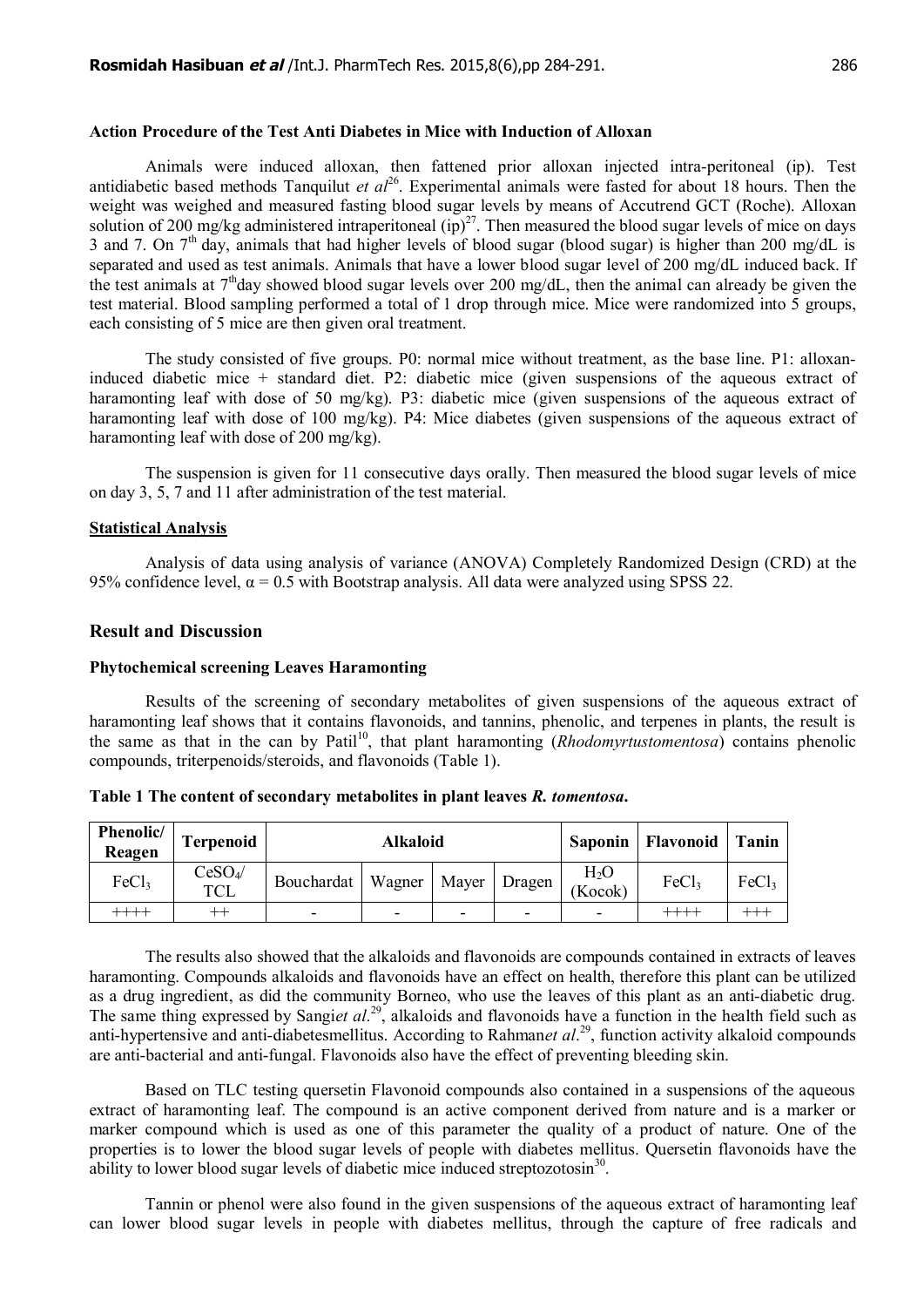antioxidants<sup>31</sup>. Because diabetes mellitus is closely associated with necrosis of the cells caused by radical  $bebas<sup>32</sup>$ .

Steroid compounds contained in the given suspensions of the aqueous extract of haramonting leaf have hypoglycaemic activity. Mahera*et al.*<sup>33</sup>, reported that the sterol compounds found in mangrove *Avicennia marina* (Forssk.) has anti-glycation activity or glycosylation of glucose and fructose, which is a degenerative disease process of type 2 diabetes mellitus and other diseases.

## **Blood sugar levels before and after induction Alloksan**

Induction of diabetes mellitus done on day 0 using alloxanintraperitoneally at a dose of 200 mg/kg and the mice were allowed until 3 to 5 days. Mice were fasted before alloxan induced. Changes in blood sugar levels before and after induction can be seen as in Figure 1.



## **Figure 1. Mean blood sugar levels before and after induction of alloxan 200 mg/kg. The control group and the treatment group showed significant differences (p<0.05) is indicated with an asterisk (\*), which did not differ significantly not marked (\*). Note: P0=alloxan 0 mg/kg Body Weight(BW); P1, P2, P3, and P4=alloxan 200 mg/kg BW.**

After induced by alloxan dose of 200 mg/kg, visible response varies from animal experiments. Approximately 80% of the mice had increased blood glucose>200 mg/dL, 17.5% experienced only a slight increase in blood glucose levels or not at all, and even 2.5% of the experimental animals died before 3 days. This situation is caused by the resilience of the experimental animals are different. This result is similar to that obtained Siregar<sup>34</sup> that alloxan inducing a dose of 200 mg/kg intraperitoneally can increase blood sugar levels in mice.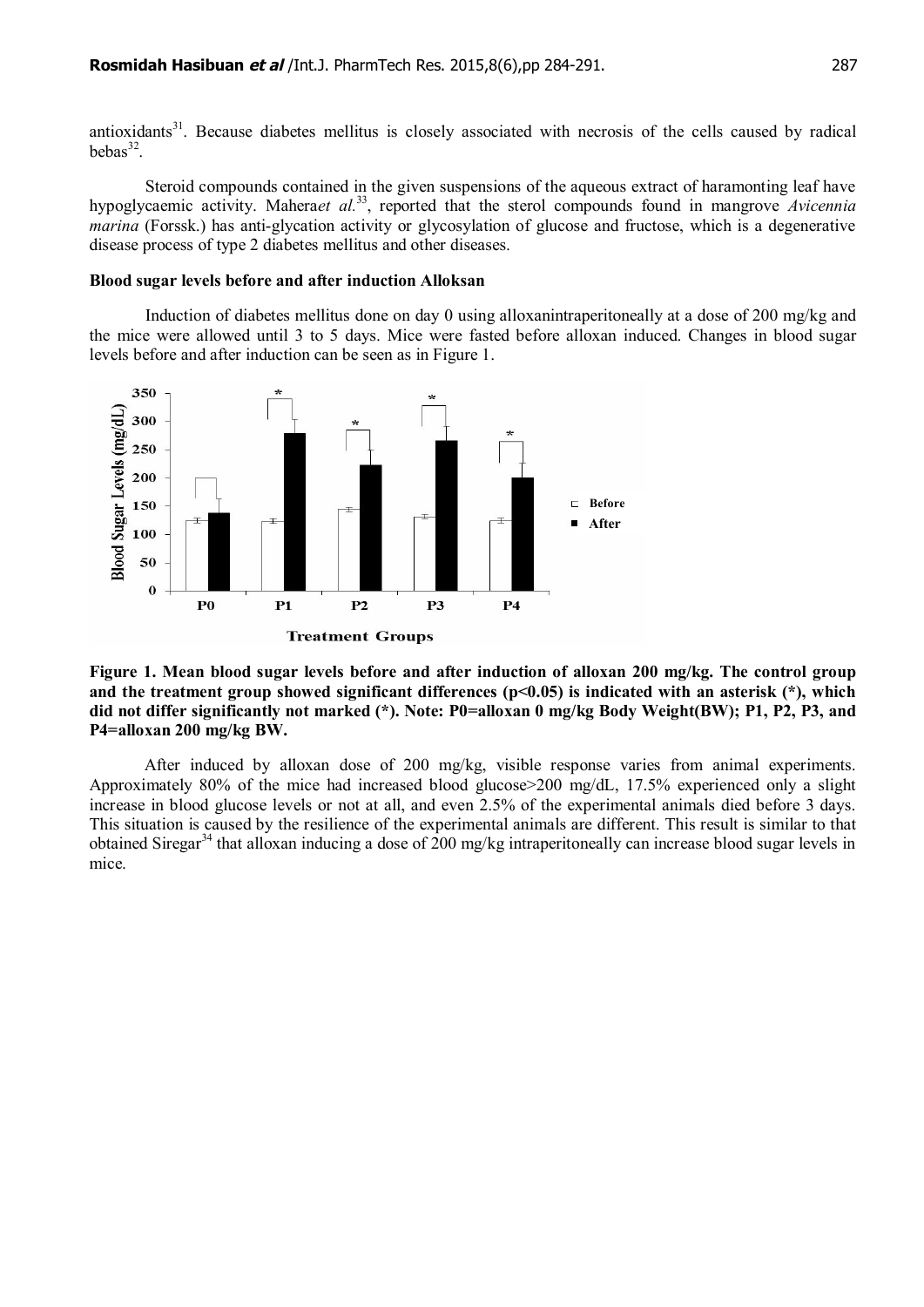

**Activities of the aqueous extract of haramonting leafagainst blood sugar levels before and after treatment**

**Figure 2.Changes in blood sugar levels in mice before and after the study treatment. Treatment group and the control group showed significant differences (p<0.05) is indicated with an asterisk (\*), which was not significantly different (p>0.05) was not marked (\*). Note; P0=Control, P1=Alloxan, P2=Alloxan+ WEHL 50mg/kg body weight/BW, P3=Alloxan+ WEHL 100mg/kb BW, P4=Alloxan+ WEHL 200 mg/kg BW).**

Furthermore, mice treated the aqueous extract of haramonting leaf with different doses, for 8 days. From the data the average blood sugar levels are obtained each of the 5 groups can be seen changes in blood sugar levels before and after each dose for treatment as shown in Figure 2.

This study showed that there was a mean decrease in blood sugar levels in diabetic mice group treated the aqueous extract of haramonting leaf. Where the average reduction in blood sugar levels is highest in the treatment group of the aqueous extract of haramonting leaf with dose of 100 mg/kg BW, with a mean decrease of 103.45 mg/dL. This is slightly different to that reported by Sulistyo et al.<sup>17</sup>, that the ethanol extract of leaves haramonting dose of 200 mg/kg was the best dose in lowering blood sugar test animals. This difference is thought to be caused by differences in the manufacture of solvent extract.

While the decline in the average of the lowest blood sugar levels occurred in the treatment group of the aqueous extract of haramonting leaf at a dose of 50 mg/kg, with a mean decrease of 35 mg/dL. Similar results were also obtained Sulistyo et al.<sup>17</sup>, haramonting ethanol extract of the leaves of a dose of 50 mg/kg body weight mempu only lowers blood sugar test animals <50 mg/dL. This is presumably due to the low levels of flavonoid compounds contained in the aqueous extract of haramonting leaf with dose of 50 mg/kg. Quesertin flavonoid compounds are compounds that have potential as an anti-diabetic. According to Jadhavet al.<sup>30</sup>, one of the properties of the flavonoids quesertin is capable of lowering blood sugar levels in people with diabetes mellitus.

Statistical analysis showed that aqueous extract of haramonting leaf revealed significant effect ( $p<0.05$ ) decrease in blood sugar levels in mice (*Musmusculus* L.). Where the Statistical analysis showed that aqueous extract of haramonting leaf on  $3^{\text{rd}}$  and  $7^{\text{th}}$  days do not affect blood sugar levels, but the effect on the  $10^{\text{th}}$  day and to 16 after administration (Appendix 1). This may imply that the longer time the aqueous extract of haramonting leaf getting better at lowering blood sugar levels in mice with diabetes.

Figure 2 also shows that the activity of the aqueous extract of haramonting leaf in lowering blood sugar levels in mice induced alloksan not in line with the increase in the dose administered. In the aqueous extract of haramonting leaf with dose of 200 mg/kg showed a decrease in blood sugar levels by 65 mg/dL. This is likely due to the amount of steroid compounds/terpenes higher in the aqueous extract of haramonting leaf causing hyperglycemia, as reported by Lansang<sup>35</sup> that, or glucocorticoid steroid compounds may cause hyperglycemia blood. Increased doses of the aqueous extract of haramonting leaf until a dose of 200 mg / kg showed increased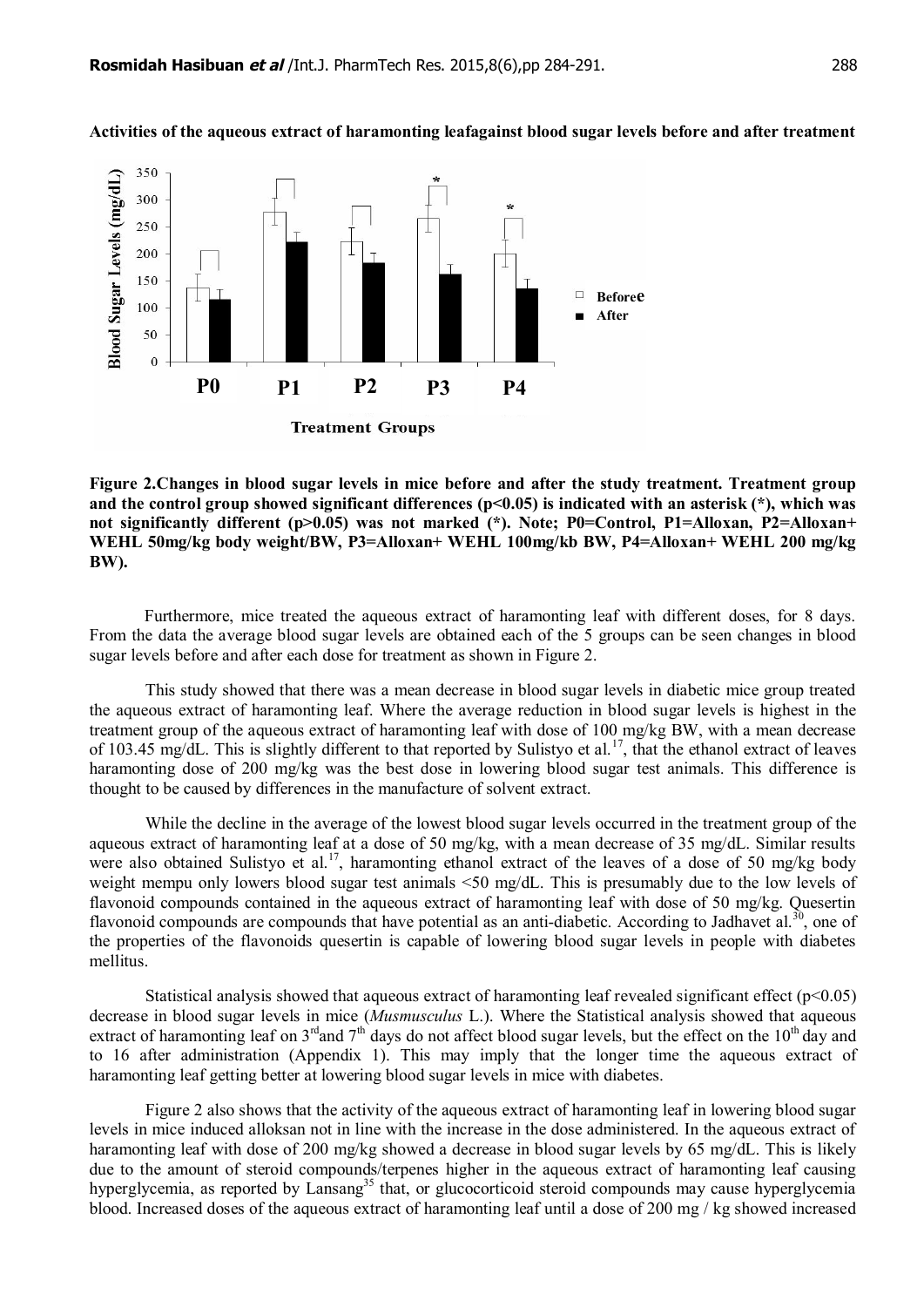hypoglycemic activity. This indicates that the active components of chemical compounds in the aqueous extract of haramonting leaf have a synergistic effect. Velazquez et al.<sup>36</sup>, stating that complementary alternative medicines derived from nature have a synergistic effect in treating a disease.

Brahmachari<sup>37</sup>, bioflavonoida review of the mechanisms contained in the plant that produced the effect of a decrease in blood glucose levels. Several mechanisms of bioflavonoida in lowering blood glucose levels is the prevention and improvement of glucose absorption of glucose tolerance, inhibition of α-glucosidase activity of the intestine. Flavonoida also acts as an insulin secretagogue or insulin mimetic, stimulating the use of sugar in peripheral tissues and regulate the activity of enzymes involved in the metabolic pathway of carbohydrates. Flavonoida mechanism that stimulates the synthesis of glycogen in the muscles of mice.

The results obtained that the aqueous extract of haramonting leaf has antidiabetic effects, it is supported by the presence of the chemical constituents contained in the extract are saponins and flavonoids because based on the results of studies suggest that the compounds are useful as antidiabetic compound saponin (Masayuki *et* al.<sup>38</sup>, also the presence of other compounds such as flavones (flavonoids)<sup>39</sup>.Based on observations during the writing and discussion can be concluded as follows: aqueous extract of haramonting leaf has an activity lowers blood sugar levels alloxan-induced diabetic mice. Aqueous extract of haramonting leaf at a dose of 100 mg/kg is the dose that gives the best effect in lowering blood sugar levels in mice.

## **Acknowledgements**

Authors thank the brother RahmadZais who have helped conduct of research in the Department of Animal Physiology Laboratory of Biology, Faculty of Mathematics and Natural Sciences, University of North Sumatra, Medan - Indonesia.

## **Refferences**

- 1. Schoenfelder, T., Cirimbelli, TM, and Citadini, ZV. Acute Effect of TremaMicrantha on Serum Glucose Levels in Normal And Diabetic Rats. J. Ethnopharmacol. 2006;107 (3): 456-459.
- 2. Tjokroprawiro A. Happy Together Healthy Living and Diabetes Mellitus, Jakarta: PT GramediaPustakaUtama. 2006.
- 3. Tan, T.H., and Kirana, R. Essential Drugs, Indications, use and side effects. V. edition Jakarta: PT. Elex Media Komputindo. P. 536. 2002.
- 4. Anuradha, K., Hota, D., and Pandhi, P. Investigation of Central Mechanism of Insulin-Induced in Mice hypoglycemic convulsions. Indian J Exp Biol. 2001; vol (39): 500-502.
- 5. Alarcon, FJ, Jimenez, M., Reyes, R., and Romans, R. Hypoglycemic Effect of Extracts And Fractions FromPsacaliumdecompositum in alloxan And Healthy Diabetic Mice. J. Ethnopharmacol. 2000; 72 (2): 21-27.
- 6. Agoes A., Traditional Medicine in Indonesia, Medika. 1991. No. 8, Year 17, hal.632
- 7. WHO. Second Report of the WHO Expert Committee on Diabetes Mellitus.Technical Report Series.1980. 646: 66.
- 8. Waltner-Law, M.E., Wang, X.L., Law, B.K.Epigallocatechingallate, a Constituent of Green Tea, represses Hepatic Glucose Production. J. Biol Chem. 2002. 277: 34933-34940.
- 9. Fauzia., Larasati, A. Effects Test Water extract of leaves of avocado (Perseagratissima) against Streptococcus mutans from saliva with Thin Layer Chromatography (TLC) and the Minimum Inhibitory Concentration (MIC). Medicine magazine Nusantara 2008.41 (3): 173-178.
- 10. Patil. V. Evaluation of hepatoprotective and Antibacterial Activity of Aqueous Alcoholic (70%) Extract of Rhomyrtustomentosa (Aiton) Hassk. Dissertation.Rajiv Gandhi University of Health Sciences, Bangalore, Karnataka, India.2011; 154p.
- 11. Farnsworth, N.P. And Phytochemicals Biological Screening Of Plants.Journal of Pharmaceutical Sciences.1966; Vol.55.No. 3. Chicago: Reheis Chemical Company. P. 255-260.
- 12. Robinson, T. Organic Ingredients Plant High. Translation: K. Padiabetesmelitusawinata. Bandung: Publisher ITB. 1995;139, 152-156.
- 13. Chuakul. W. Medicinal plants in the Khok Pho District, Pattani Province (Thailand). Thai Journal Phytopharm.2005;12: 23-45.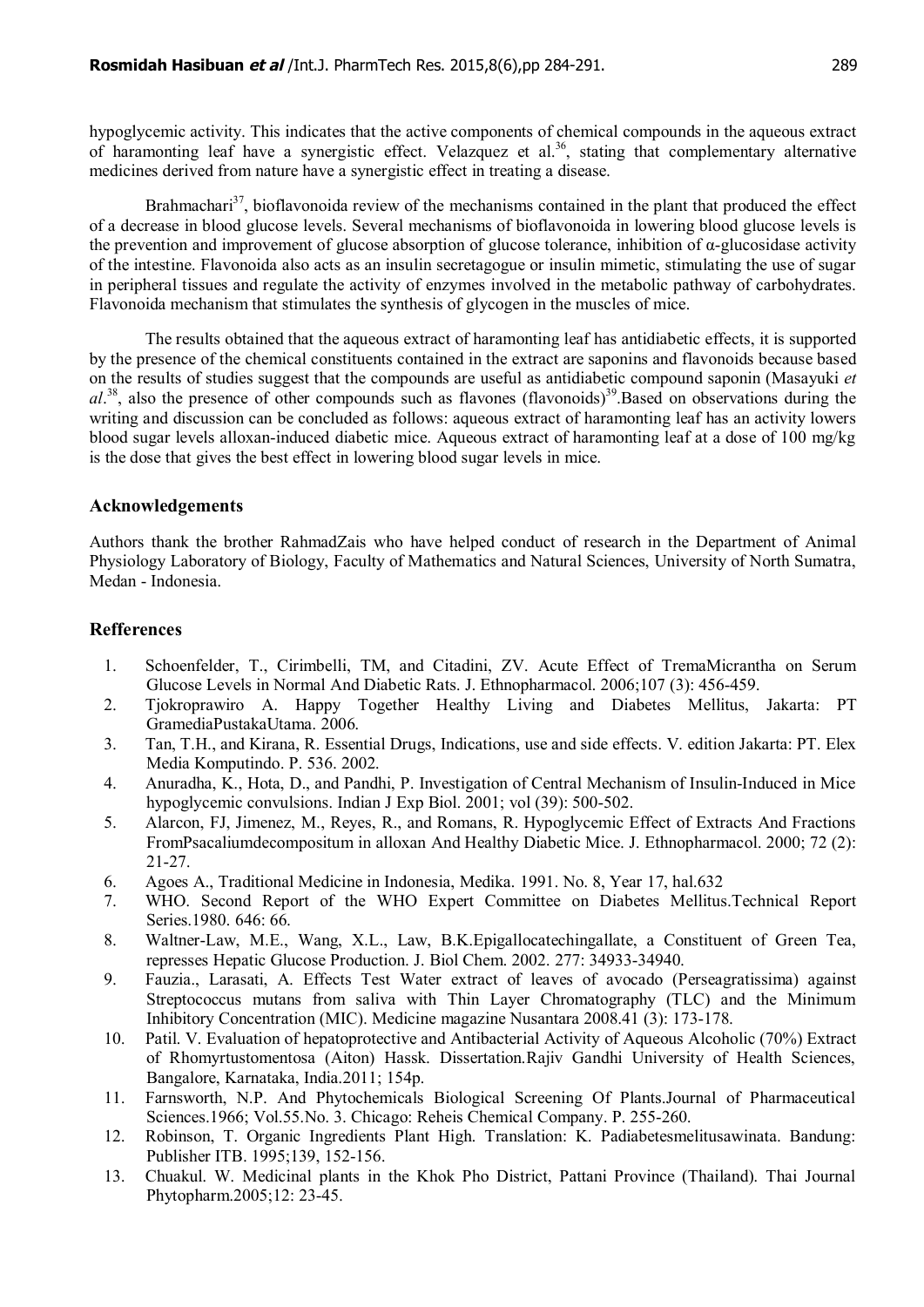- 14. Sutomo., Arnida.,Hernawati. F., Yuwono. M. Study Leaves Crude FarmakognostikKaramunting (*Rhodomyrtustomentosa*) Pelaihari South Kalimantan origin. Journal of Science and Applied Chemistry.2010;4 (1); 38-50.
- 15. Lai. T.N.H., Herent. M. F., Leclercq. J. Q. Nguyen. T. B. T., Rogez. H., Larondelle. Y., André. CM. Piceatannol, a potent bioactive stilbene, as major phenolic components in *Rhodomyrtustomentosa*. Food Chemistry.2013;(138); 1421-1430.
- 16. Krismawati, A., Sabran, M. Management of Plant Genetic Resources Specific Drug Central Kalimantan. Germplasm Bulletin.2004;12 (1), 16-23.
- 17. Sulistyo. N. H., Hernawaty. F., Shafwatunnida. L.,Rusida. E. R., Rahman. MA. Activity Test Leaves Haramonting (*Rhodomyrtustomentosa*) as Medicine Diabetes Mellitus InPelaihari Regional Pelaihari Tanah Laut District of South Kalimantan. 2007.
- 18. Zuhra. C.F.,Tarin. J., Sihotang., H. Antioxidant Activity of Flavonoid Compounds Leaves katuk (Sauropusandrogunus (L) Merr.)Journal of Biological Sumatra. 2008;3 (1); 7-10.
- 19. Doloksaribu. R.Isolation of Leaf Plant Flavonoid Compounds Harimonting (*Rhodomyrtustomentosa*) Thesis. Department of Chemistry, Faculty of Mathematics and Natural Sciences of the University of North Sumatra Medan. 2009.
- 20. Simanjuntak. DJ.Isolation of Compounds flavonoida of Fruit Plant Harimonting (*Rhodomyrtustomentosa*) Thesis.Department of Chemistry, Faculty of Mathematics and Natural Sciences of the University of North Sumatra Medan.2010.
- 21. Sidik and H. Mudahar. Extraction of medicinal plants, methods and factors that affect its quality.Perhipba day seminar papers on Komasariatjakarta. University Jakarta August 17, 1945. 2000;p.8.
- 22. IlyasS., Effect of Methanolic*Momordicacharantia* seed extract and Depot medroxyprogesterone acetate (DMPA) to the quantity and quality of rat sperm. Pharmtech Res.2014; (6), pp 1817-1823.
- 23. Farouq. Extract as one of the development of traditional forms of medicine. TOI POKJANAS Seminar XXIII.UnversitasPancasila, Jakarta. 2003; p.12.
- 24. MOH. MateriaMedika Indonesia. Jakarta.1989; vol. V.
- 25. Harborne, J.B. Phytochemicals method. Translators: KosasihPadiabetesmelitusawinata and IwangSoediro. Bandung: Publisher ITB. 1987; p.10-99.
- 26. Tanquilut NC, Tanquilut MRC, Estacio MAC, Torres EB, Rosario JC, Reyes United States. Hypoglycemic effect of Lagerstroemia speciosa (L.).Pers. on alloxan-induced diabetic mice, J. Med. Plant. Res. 2009;3 (12), 1066-1071
- 27. Lee, HW, Park, YS, Choi, JW, Yi, SY, & Shin, WS. antidiabetic effects of chitosan oligosaccharides in neonatal streptozotocin-induced noninsulin-dependent diabetes mellitus in rats. Biol. Pharm. Bull. 2003;26 (8): 1100-1103.
- 28. Jing, L. and Yin, L. AntihyperglycemicaActivity of Polysaccharide from Lyciumbarbarum. 2009. Available from: [http://www.academicjournals.org/jmpr/PDF/pdf2010/4](http://www.academicjournals.org/jmpr/PDF/pdf2010/)Jan/Jing% 20and% 20Yin.pdf [accesed 7th May 2011]
- 29. Rahman. A. U. et al. New Sterodial alkaloids from the Roots of Buxussempervirens.Journal of Natural Products.American Society of Pharmacognosy. 1997. 60, pp. 770-774.
- 30. R Jadhav, Puchchakayala G. Hypoglycemic antidiabetic And Activity Of Flavonoids: boswellic Acid, Ellagic Acid, Quercetin, Rutin On Streptozotocin-Induced Nicotinamide Type 2 Diabetic Rats. Int J Pharm PharmSci.2012.4 (2): 251-2
- 31. Suntoro, S. H. Staining Method. Jakarta: Bharata work Script.1983;p. 48-72
- 32. Kahler, W., Kuklinski, B., Ruhlmann, C., Plötz, C. Diabetes mellitus a free radical-associated disease. Results of adjuvant antioxidant supplementation. Z Gesamte Inn Med. 1993; 48 (5): 223-232
- 33. Mahera S a, Saifullah SM, VU Ahmad, Mohammad F V. Phytochemical studies on mangroves. 2013; 45 (6): 2093-2094.
- 34. Siregar, A.A. Effects of Ethanol Extract Red Betel leaf (EESDM) To Decrease Blood Sugar And Overview Histology Pancreas mice (*Musmusculus* L.) Diabetes. Thesis.Faculty of Medicine Universitad North Sumatra.Terrain.2013.
- 35. Lansang MC, Farmer T, Kennedy L. Diagnosing the Unrecognized systemic absorption of intraarticular and epidural steroid injections. EndocrPract 2009; 15: 225-228.
- 36. Velazquez ALL, MM Beltrán, Panduro A, Ruiz LH. Alternative Medicine and Molecular Mechanisms in Chronic Degenerative Diseases.Chinese Medicine.2011;2: 84-92.